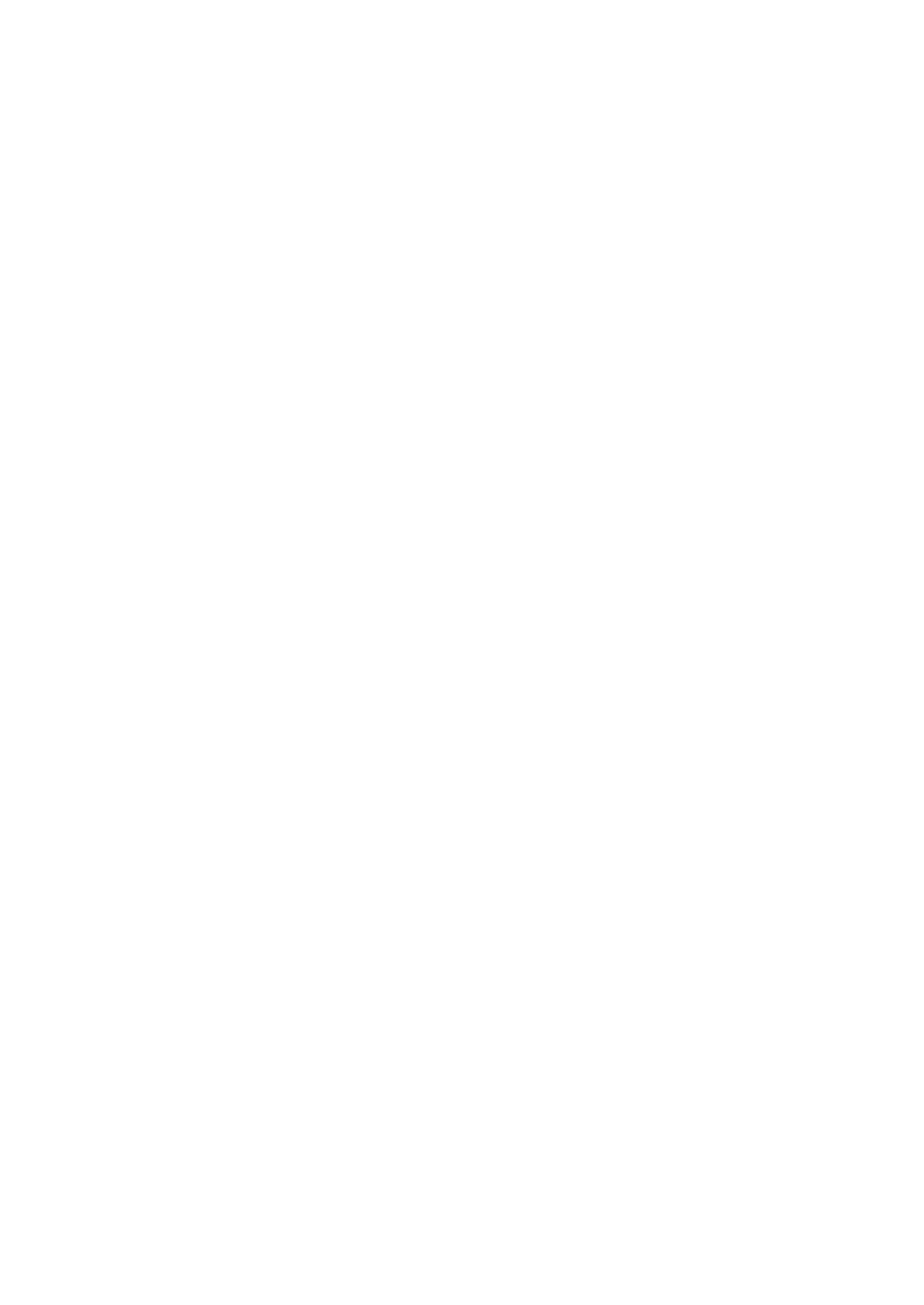#### **Processional Music**

*Nimrod by Edward Elgar*

#### **Welcome**

*by Reverend Sharon Thraves*

#### **Hymn**

The day Thou gavest, Lord, is ended, The darkness falls at Thy behest; To Thee our morning hymns ascended, Thy praise shall sanctify our rest.

We thank Thee that Thy church unsleeping, While earth rolls onward into light, Through all the world her watch is keeping, And rests not now by day or night.

> As o'er each continent and island The dawn leads on another day, The voice of prayer is never silent, Nor dies the strain of praise away.

The sun that bids us rest is waking Our brethren 'neath the western sky, And hour by hour fresh lips are making Thy wondrous doings heard on high.

So be it, Lord; Thy throne shall never, Like earth's proud empires, pass away; Thy kingdom stands, and grows for ever Till all Thy creatures own Thy sway.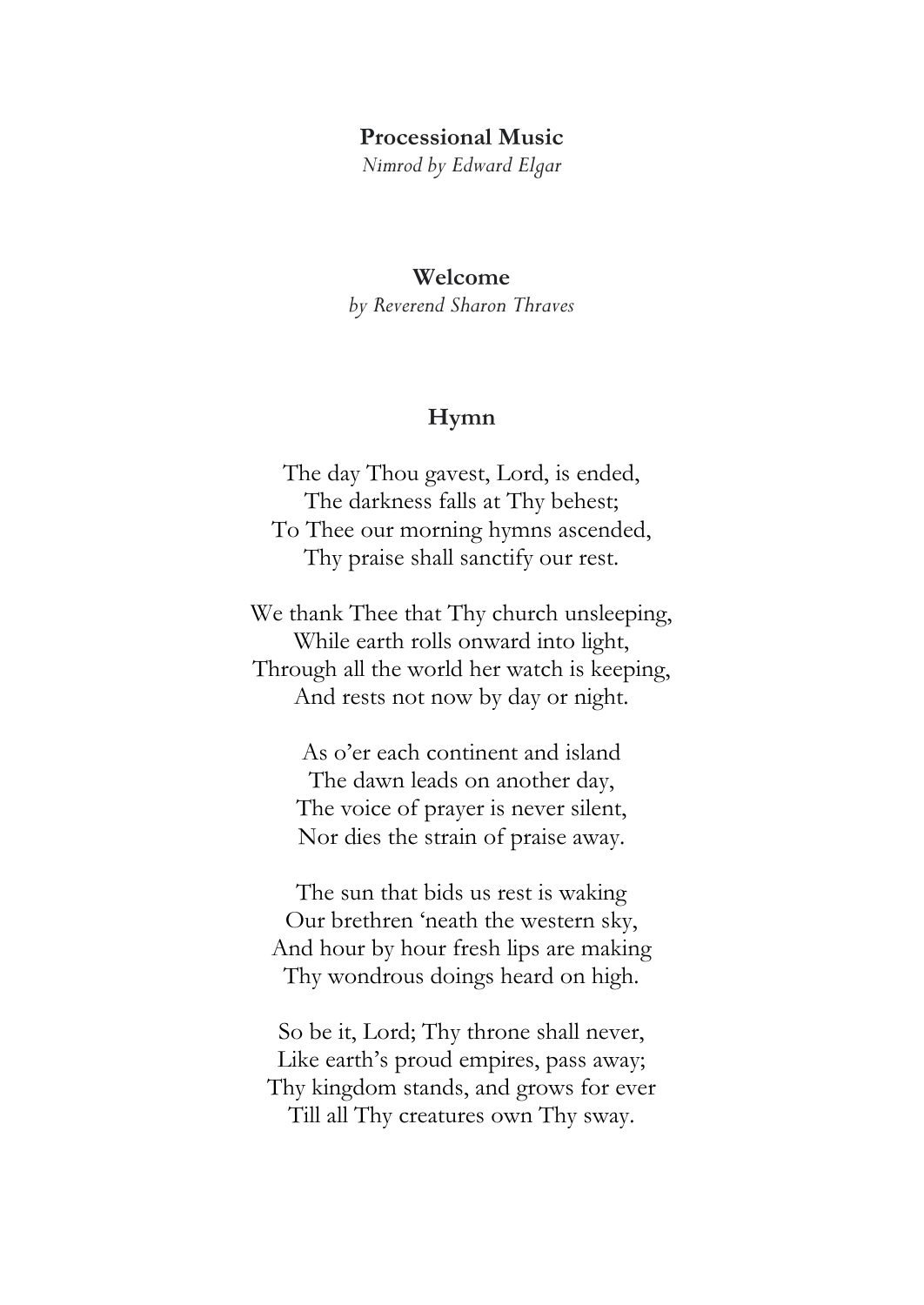#### **Bible Reading**

*Psalm 139:1-16 read by Becky*

#### **Memories of Dad**

*read by Jenny*

#### **Hymn**

I vow to thee, my country, all earthly things above, Entire and whole and perfect, the service of my love: The love that asks no questions, the love that stands the test, That lays upon the altar the dearest and the best; The love that never falters, the love that pays the price, The love that makes undaunted the final sacrifice.

And there's another country, I've heard of long ago, Most dear to them that love her, most great to them that know; We may not count her armies, we may not see her king; Her fortress is a faithful heart her pride is suffering; And soul by soul and silently her shining bounds increase, And her ways are ways of gentleness and all her paths are peace.

## **Bible Reading**

*2. Timothy - 4:6-8 read by Anna*

**The Aylsham Years** *by Ray Horne*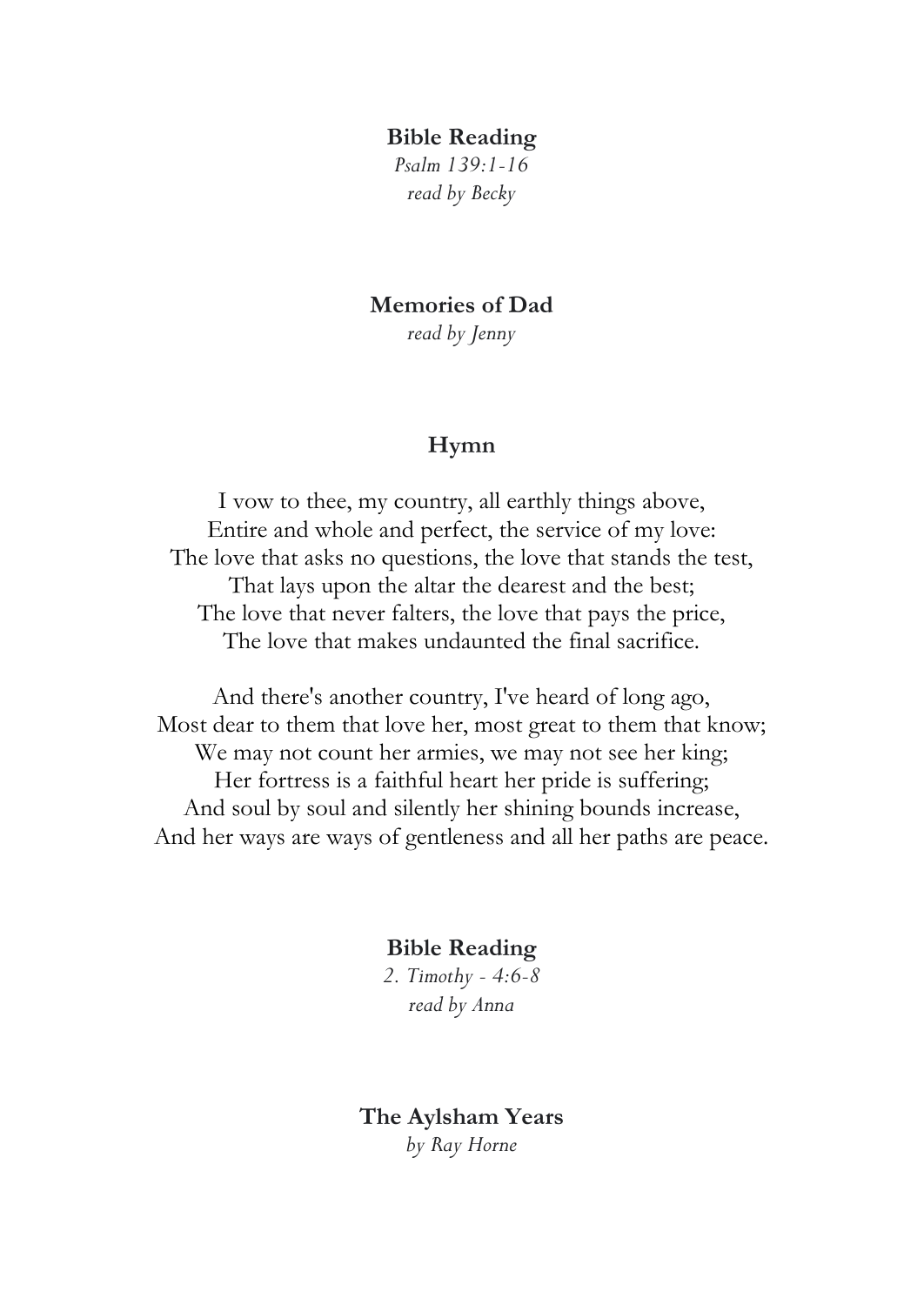# **The Sermon**

### **Prayers concluding with the Lord's Prayer**

Our Father, who art in heaven, Hallowed be Thy name, Thy kingdom come, Thy will be done, On earth as it is in heaven. Give us this day our daily bread. And forgive us our trespasses, As we forgive those that trespass against us. And lead us not into temptation; But deliver us from evil. For thine is the kingdom, The power and the glory, For ever and ever. Amen.

# **A Time for Reflection**

#### **Poem - The Marvellous Healing**

*written by Gerard Kelly, read by Jill*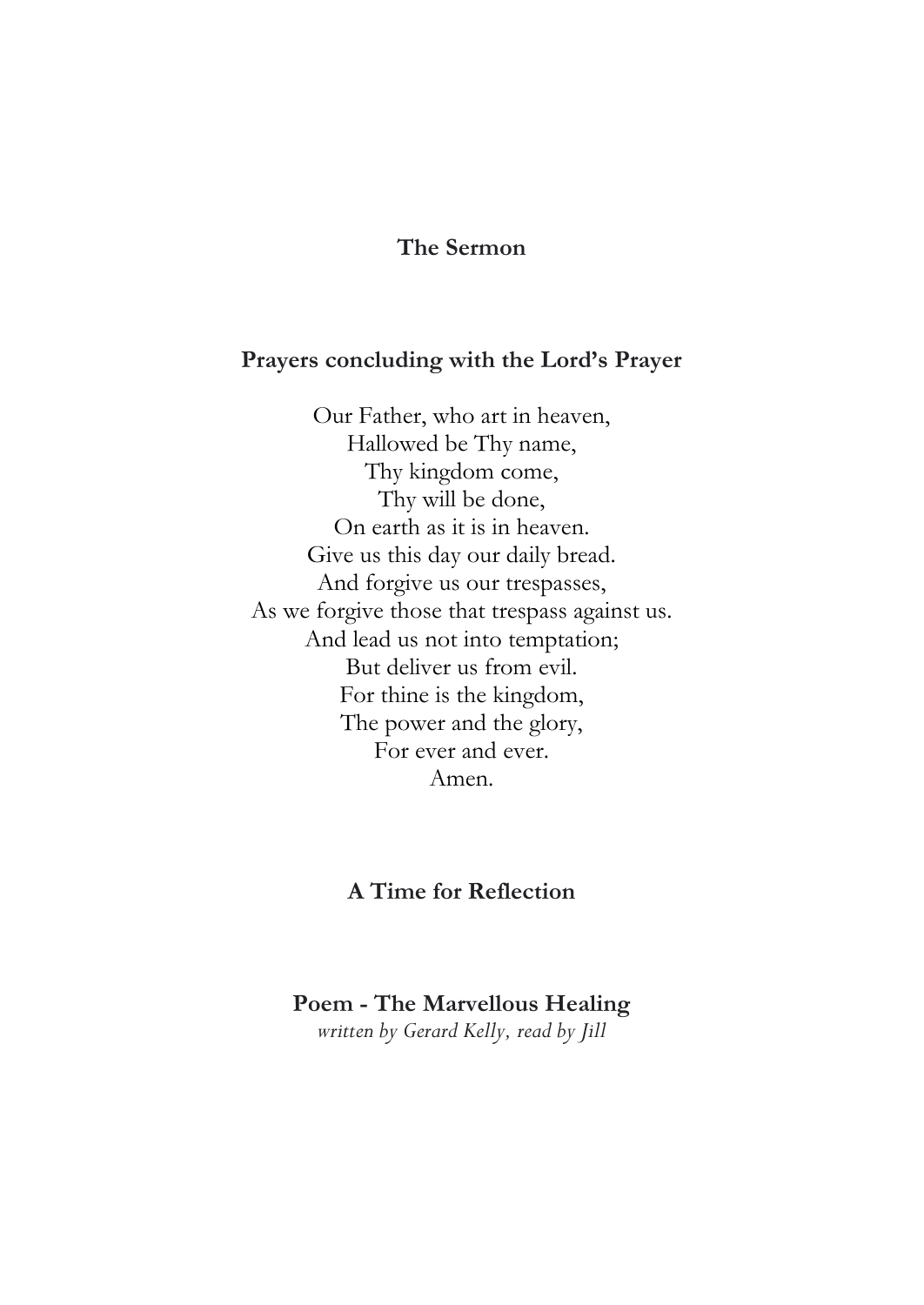# **Hymn**

Love divine all loves excelling, Joy of heaven, to earth come down, Fix in us thy humble dwelling, All thy faithful mercies crown. Jesu, thou art all compassion, Pure unbounded love thou art; Visit us with thy salvation, Enter every trembling heart.

Come, almighty to deliver, Let us all thy grace receive; Suddenly return, and never, Never more thy temples leave. Thee we would be always blessing, Serve thee as thy hosts above; Pray, and praise thee, without ceasing, Glory in thy perfect love.

Finish then thy new creation: Pure and spotless let us be; Let us see thy great salvation, Perfectly restored in thee. Changed from glory into glory, Till in heaven we take our place, Till we cast our crowns before thee, Lost in wonder, love, and praise.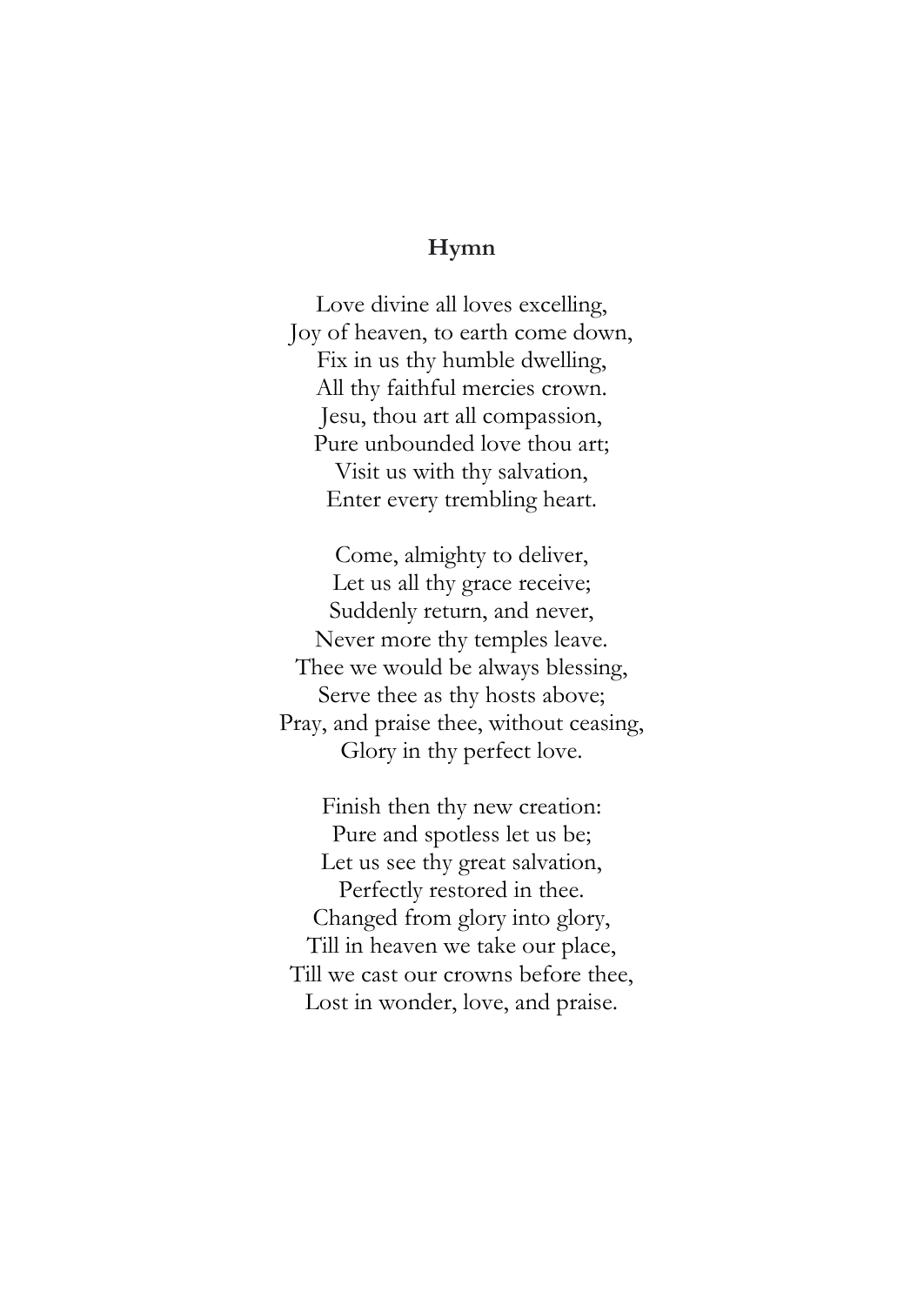**Blessing**

# **Recessional Music** *How Great Thou Art*

**The service will conclude with the Committal at Cromer Crematorium**